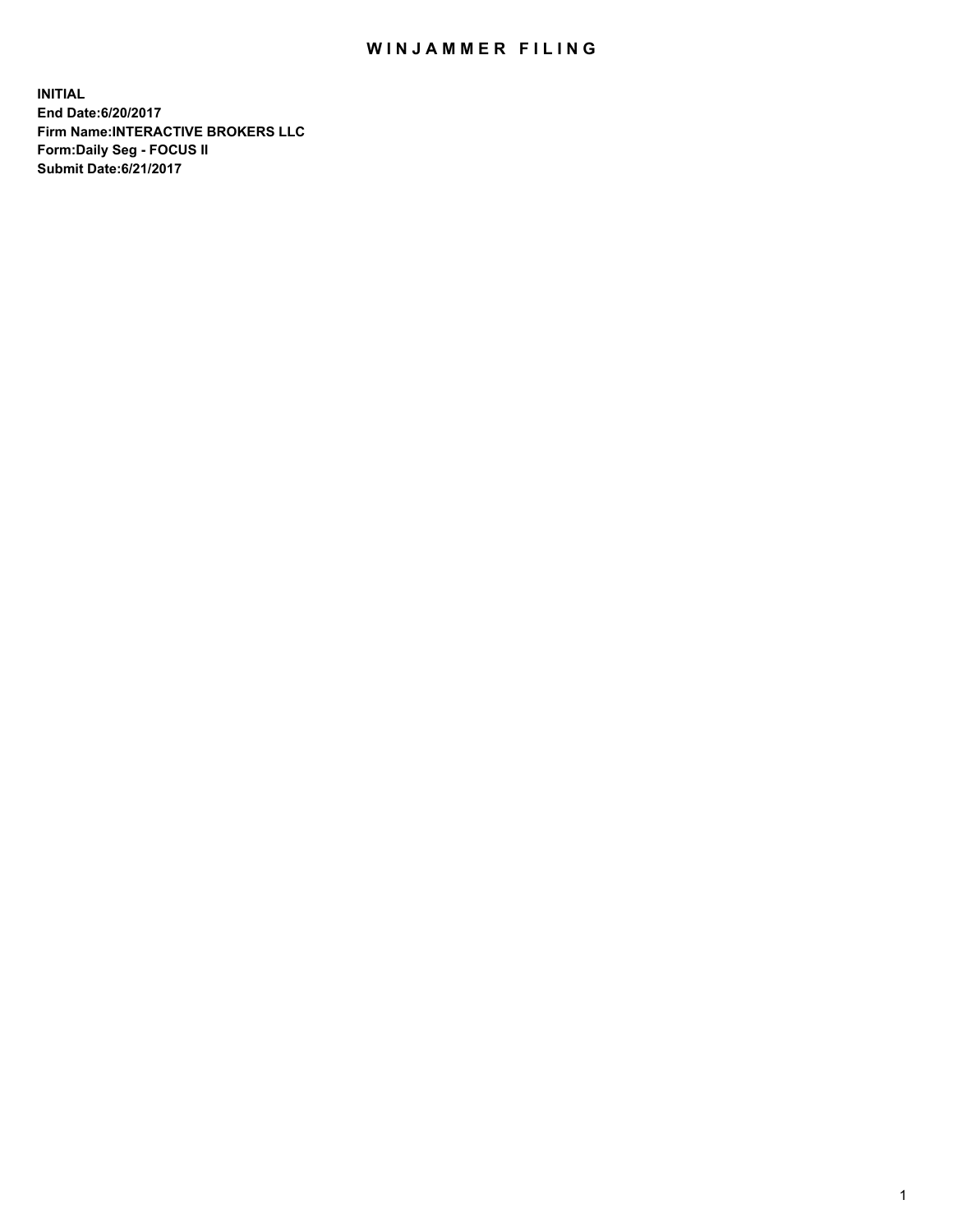## **INITIAL End Date:6/20/2017 Firm Name:INTERACTIVE BROKERS LLC Form:Daily Seg - FOCUS II Submit Date:6/21/2017 Daily Segregation - Cover Page**

| Name of Company<br><b>Contact Name</b><br><b>Contact Phone Number</b><br><b>Contact Email Address</b>                                                                                                                                                                                                                          | <b>INTERACTIVE BROKERS LLC</b><br>James Menicucci<br>203-618-8085<br>jmenicucci@interactivebrokers.c<br>om |
|--------------------------------------------------------------------------------------------------------------------------------------------------------------------------------------------------------------------------------------------------------------------------------------------------------------------------------|------------------------------------------------------------------------------------------------------------|
| FCM's Customer Segregated Funds Residual Interest Target (choose one):<br>a. Minimum dollar amount: ; or<br>b. Minimum percentage of customer segregated funds required:%; or<br>c. Dollar amount range between: and; or<br>d. Percentage range of customer segregated funds required between:% and%.                          | $\overline{\mathbf{0}}$<br>0<br>155,000,000 245,000,000<br>0 <sub>0</sub>                                  |
| FCM's Customer Secured Amount Funds Residual Interest Target (choose one):<br>a. Minimum dollar amount: ; or<br>b. Minimum percentage of customer secured funds required:%; or<br>c. Dollar amount range between: and; or<br>d. Percentage range of customer secured funds required between:% and%.                            | $\overline{\mathbf{0}}$<br>$\overline{\mathbf{0}}$<br>80,000,000 120,000,000<br>00                         |
| FCM's Cleared Swaps Customer Collateral Residual Interest Target (choose one):<br>a. Minimum dollar amount: ; or<br>b. Minimum percentage of cleared swaps customer collateral required:% ; or<br>c. Dollar amount range between: and; or<br>d. Percentage range of cleared swaps customer collateral required between:% and%. | $\overline{\mathbf{0}}$<br>$\overline{\mathbf{0}}$<br>0 <sub>0</sub><br><u>00</u>                          |

Attach supporting documents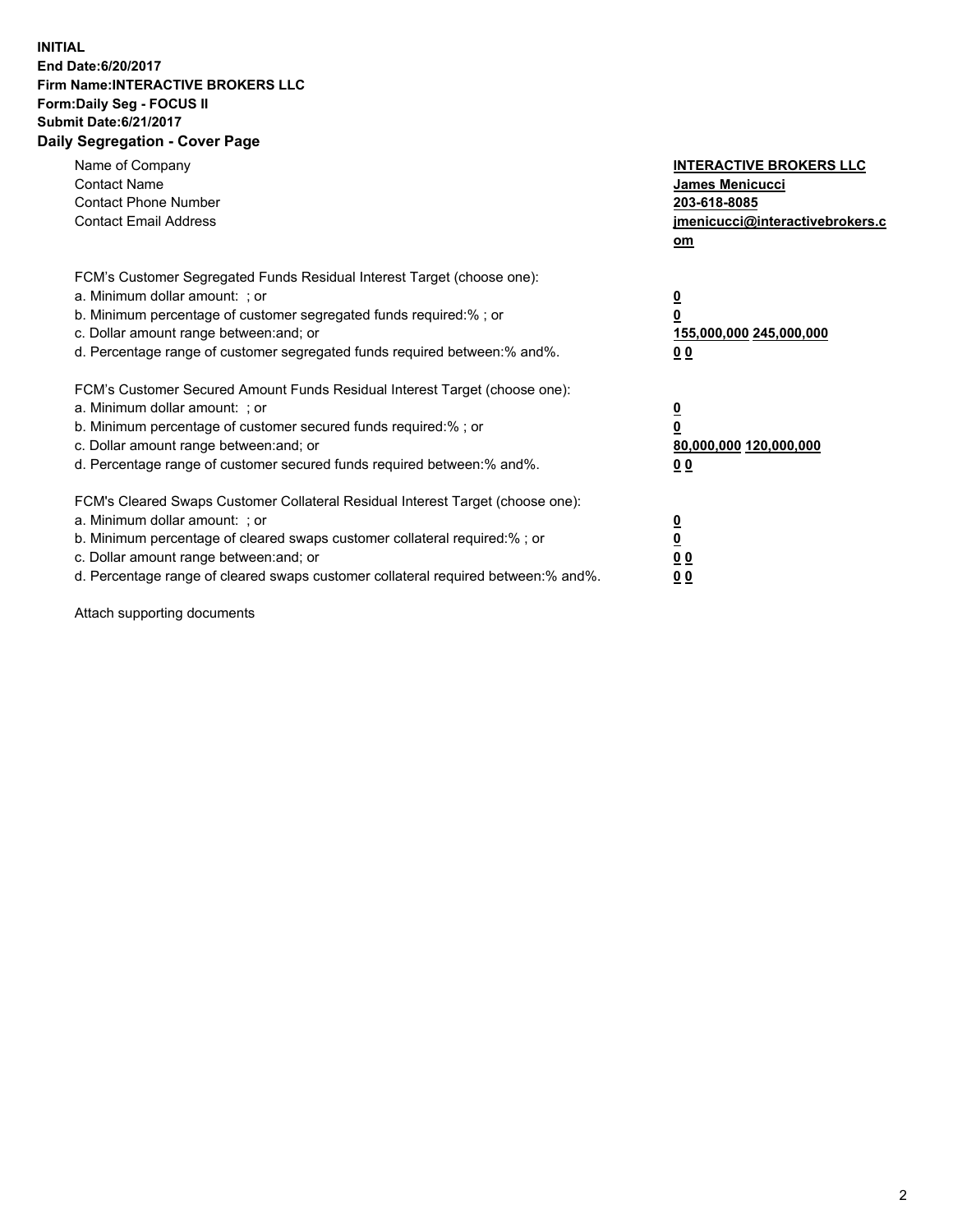## **INITIAL End Date:6/20/2017 Firm Name:INTERACTIVE BROKERS LLC Form:Daily Seg - FOCUS II Submit Date:6/21/2017**

|     | <b>Daily Segregation - Secured Amounts</b>                                                  |                                  |
|-----|---------------------------------------------------------------------------------------------|----------------------------------|
|     | Foreign Futures and Foreign Options Secured Amounts                                         |                                  |
|     | Amount required to be set aside pursuant to law, rule or regulation of a foreign            | $0$ [7305]                       |
|     | government or a rule of a self-regulatory organization authorized thereunder                |                                  |
| 1.  | Net ledger balance - Foreign Futures and Foreign Option Trading - All Customers             |                                  |
|     | A. Cash                                                                                     | 354,857,076 [7315]               |
|     | B. Securities (at market)                                                                   | $0$ [7317]                       |
| 2.  | Net unrealized profit (loss) in open futures contracts traded on a foreign board of trade   | <mark>-1,972,737</mark> [7325]   |
| 3.  | Exchange traded options                                                                     |                                  |
|     | a. Market value of open option contracts purchased on a foreign board of trade              | 62,810 [7335]                    |
|     | b. Market value of open contracts granted (sold) on a foreign board of trade                | -20,647 [7337]                   |
| 4.  | Net equity (deficit) (add lines 1.2. and 3.)                                                | 352,926,502 [7345]               |
| 5.  | Account liquidating to a deficit and account with a debit balances - gross amount           | <b>15,042</b> [7351]             |
|     | Less: amount offset by customer owned securities                                            | 0 [7352] 15,042 [7354]           |
| 6.  | Amount required to be set aside as the secured amount - Net Liquidating Equity              | 352,941,544 [7355]               |
|     | Method (add lines 4 and 5)                                                                  |                                  |
| 7.  | Greater of amount required to be set aside pursuant to foreign jurisdiction (above) or line | 352,941,544 [7360]               |
|     | 6.                                                                                          |                                  |
|     | FUNDS DEPOSITED IN SEPARATE REGULATION 30.7 ACCOUNTS                                        |                                  |
| 1.  | Cash in banks                                                                               |                                  |
|     | A. Banks located in the United States                                                       | 71,957,787 [7500]                |
|     | B. Other banks qualified under Regulation 30.7                                              | 0 [7520] 71,957,787 [7530]       |
| 2.  | Securities                                                                                  |                                  |
|     | A. In safekeeping with banks located in the United States                                   | 343,599,230 [7540]               |
|     | B. In safekeeping with other banks qualified under Regulation 30.7                          | 0 [7560] 343,599,230 [7570]      |
| 3.  | Equities with registered futures commission merchants                                       |                                  |
|     | A. Cash                                                                                     | $0$ [7580]                       |
|     | <b>B.</b> Securities                                                                        | <u>0</u> [7590]                  |
|     | C. Unrealized gain (loss) on open futures contracts                                         | 0 [7600]                         |
|     | D. Value of long option contracts                                                           | $0$ [7610]                       |
|     | E. Value of short option contracts                                                          | 0 [7615] 0 [7620]                |
| 4.  | Amounts held by clearing organizations of foreign boards of trade                           |                                  |
|     | A. Cash                                                                                     | $0$ [7640]                       |
|     | <b>B.</b> Securities                                                                        | $0$ [7650]                       |
|     | C. Amount due to (from) clearing organization - daily variation                             | $0$ [7660]                       |
|     | D. Value of long option contracts                                                           | $0$ [7670]                       |
|     | E. Value of short option contracts                                                          | 0 [7675] 0 [7680]                |
| 5.  | Amounts held by members of foreign boards of trade                                          |                                  |
|     | A. Cash                                                                                     | 72,487,469 [7700]                |
|     | <b>B.</b> Securities                                                                        | 0 [7710]                         |
|     | C. Unrealized gain (loss) on open futures contracts                                         | 2,095,020 [7720]                 |
|     | D. Value of long option contracts                                                           | 62,810 [7730]                    |
|     | E. Value of short option contracts                                                          | -20,647 [7735] 74,624,652 [7740] |
| 6.  | Amounts with other depositories designated by a foreign board of trade                      | 0 [7760]                         |
| 7.  | Segregated funds on hand                                                                    | $0$ [7765]                       |
| 8.  | Total funds in separate section 30.7 accounts                                               | 490,181,669 [7770]               |
| 9.  | Excess (deficiency) Set Aside for Secured Amount (subtract line 7 Secured Statement         | 137,240,125 [7380]               |
|     | Page 1 from Line 8)                                                                         |                                  |
| 10. | Management Target Amount for Excess funds in separate section 30.7 accounts                 | 80,000,000 [7780]                |
| 11. | Excess (deficiency) funds in separate 30.7 accounts over (under) Management Target          | 57,240,125 [7785]                |
|     |                                                                                             |                                  |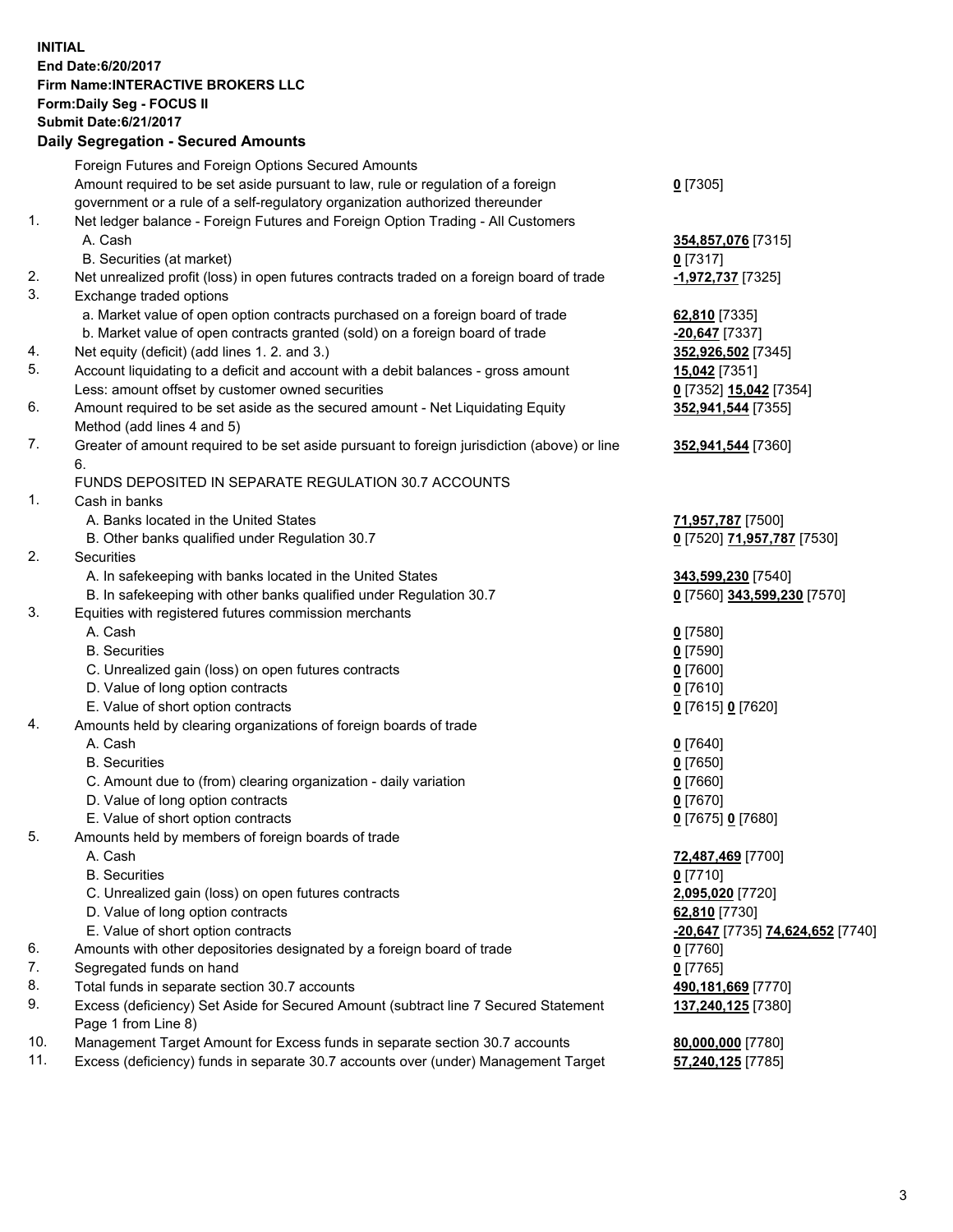**INITIAL End Date:6/20/2017 Firm Name:INTERACTIVE BROKERS LLC Form:Daily Seg - FOCUS II Submit Date:6/21/2017 Daily Segregation - Segregation Statement** SEGREGATION REQUIREMENTS(Section 4d(2) of the CEAct) 1. Net ledger balance A. Cash **4,079,255,830** [7010] B. Securities (at market) **0** [7020] 2. Net unrealized profit (loss) in open futures contracts traded on a contract market **-33,681,802** [7030] 3. Exchange traded options A. Add market value of open option contracts purchased on a contract market **220,994,279** [7032] B. Deduct market value of open option contracts granted (sold) on a contract market **-319,409,545** [7033] 4. Net equity (deficit) (add lines 1, 2 and 3) **3,947,158,762** [7040] 5. Accounts liquidating to a deficit and accounts with debit balances - gross amount **229,387** [7045] Less: amount offset by customer securities **0** [7047] **229,387** [7050] 6. Amount required to be segregated (add lines 4 and 5) **3,947,388,149** [7060] FUNDS IN SEGREGATED ACCOUNTS 7. Deposited in segregated funds bank accounts A. Cash **550,012,759** [7070] B. Securities representing investments of customers' funds (at market) **2,414,395,495** [7080] C. Securities held for particular customers or option customers in lieu of cash (at market) **0** [7090] 8. Margins on deposit with derivatives clearing organizations of contract markets A. Cash **25,839,591** [7100] B. Securities representing investments of customers' funds (at market) **1,243,280,549** [7110] C. Securities held for particular customers or option customers in lieu of cash (at market) **0** [7120] 9. Net settlement from (to) derivatives clearing organizations of contract markets **9,750,806** [7130] 10. Exchange traded options A. Value of open long option contracts **221,097,583** [7132] B. Value of open short option contracts **-319,507,009** [7133] 11. Net equities with other FCMs A. Net liquidating equity **0** [7140] B. Securities representing investments of customers' funds (at market) **0** [7160] C. Securities held for particular customers or option customers in lieu of cash (at market) **0** [7170] 12. Segregated funds on hand **0** [7150] 13. Total amount in segregation (add lines 7 through 12) **4,144,869,774** [7180] 14. Excess (deficiency) funds in segregation (subtract line 6 from line 13) **197,481,625** [7190] 15. Management Target Amount for Excess funds in segregation **155,000,000** [7194]

16. Excess (deficiency) funds in segregation over (under) Management Target Amount Excess

**42,481,625** [7198]